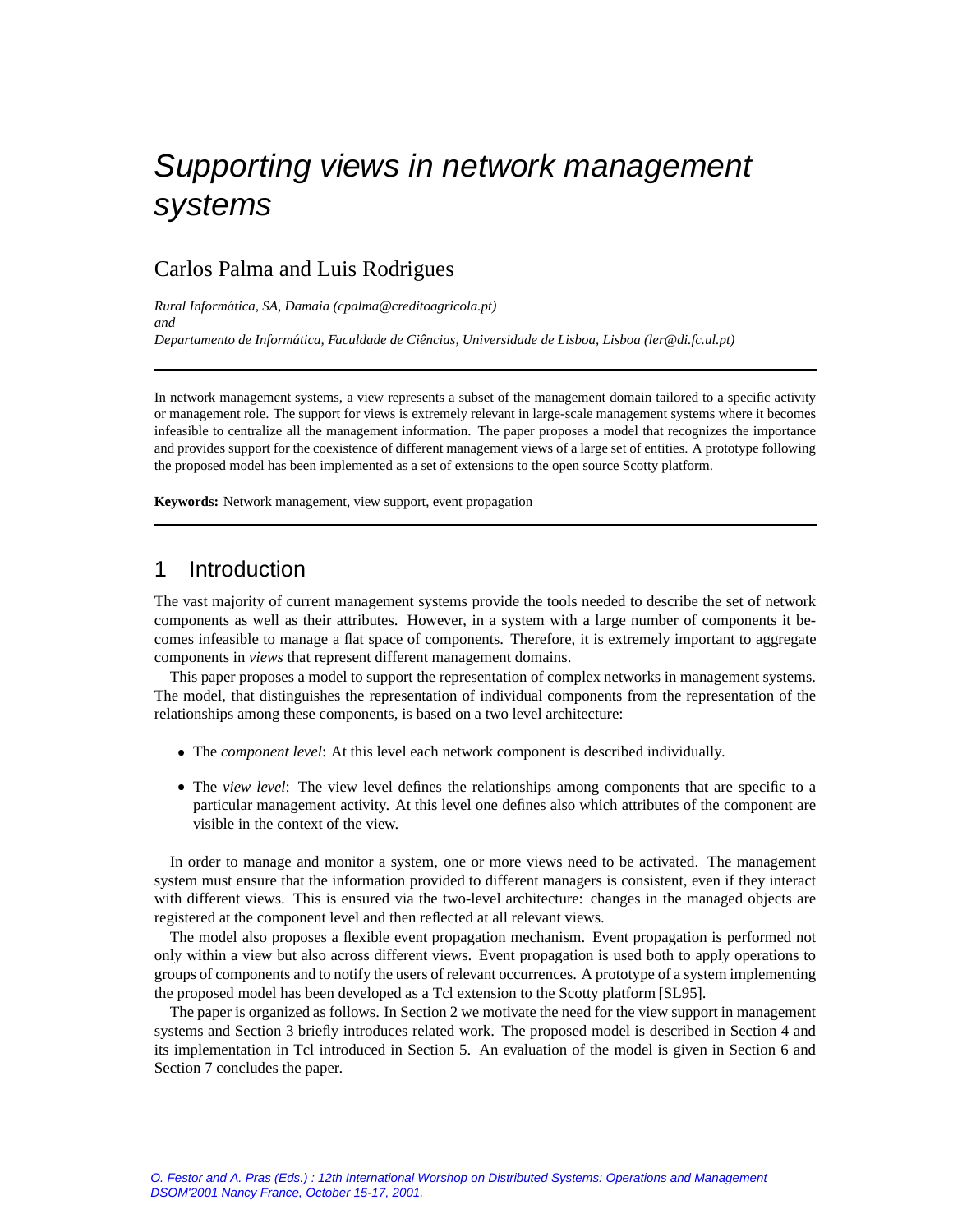## 2 Motivation

Any complex system includes a large number of network components such as computers, devices, applications, etc. Each of these components is characterized by a set of attributes that need to be accessed in the course of management activities. However, most of management activities do not need to access all attributes of each component nor the complete set of managed components. The excess of non-relevant information in a given interface may even be detrimental to the efficiency and security of the management activities. Therefore, it is extremely important to define different *views* of the managed system. Each view is created having a specific activity or role in mind, and should include only the objects (and attributes) relevant for that activity.

Consider for instance a system with machines (running a combination of Linux and some proprietary operation system) physically located in different rooms and connected to different LAN segments. For certain activities it is interesting to organize a *view* of the system according to the geographical deployment of the machines, with an indication of identifier and operating system. For other activities, it is more useful to present the view according to the LAN segments and showing only the machines that run a specific operating system. Therefore, the management system should allow to express these different relations among the management components.

The notion of *view* addresses this need. The view is an abstraction that allows to aggregate and make visible the representation of the managed components that belong to a particular context. Additionally, the view filters the component attributes and behavior, such that only the properties that are relevant in the context of the view are shown to the user.

Using a view, the user interface is simplified, since all the information that is non-relevant for a specific management activity may be hidden from the operator. Furthermore, the view can also be used a mechanism to control the access to sensible information, improving the security of the management system.

## 3 Related work

The need for structuring and grouping the managed objects has been present from the beginning in network management platforms. Therefore, most network management systems include some form of representation mechanism. One can distinguish two main classes of network management systems: systems whose elementary unit is the component attribute and systems whose elementary unit is the network component.

The first class of approaches considers that each individual attribute is a basic unit of management. Network elements are defined as groups of attributes. It is also possible to create components that mix attributes from several distinct physical devices and that have no direct mapping to concrete network components. We can cite two main examples of this approach: the SNMPQL [Yeo90] that represents the network and a set of relational tables that can be accessed using SQL and the approach described in [KSSZ97] where the network is represented as a spreadsheet. Using these approaches it is difficult to support effectively event propagation and handling mechanisms. A similar approach has been described in [Gol96], where extensions to the SNMP-SMI support the creation of MIB views in an agent. The creation of views is supported trough relational operations (joins, filtering, etc) on SNMP table using a SQL like language. However, these views are restricted to a single MIB.

Most of the existing commercial and open source network management system fit into the second category. Our model and implementation can also be classified in this class. Representative examples are the Tkined/Scotty [SL93], the *Domains* system [SM89, MS93], the *CA Unicenter*[Ass], and the *HP Openview* [Pac]. In is interesting to note that the last two commercial systems, despite their strong penetration in the market, do not satisfactorily address the issues addressed by our proposal.

The *CA Unicenter* distinguishes the object model from the topology model. The topology model is concerned with the relations among objects and, to a certain extent, supports the definition of different perspectives of the managed network. The *HP Openview* also makes a distinction between the representation of the managed objects and its presentation: the same object may be presented using different icons; icons can be grouped in maps that can be linked in a hierarchical manner. However, in both cases, there is no support to refine the presentation of a given object in a view sensitive manner: if an attribute is visible in a view it must be necessarily visible in all views. Both our proposal and the previous examples can be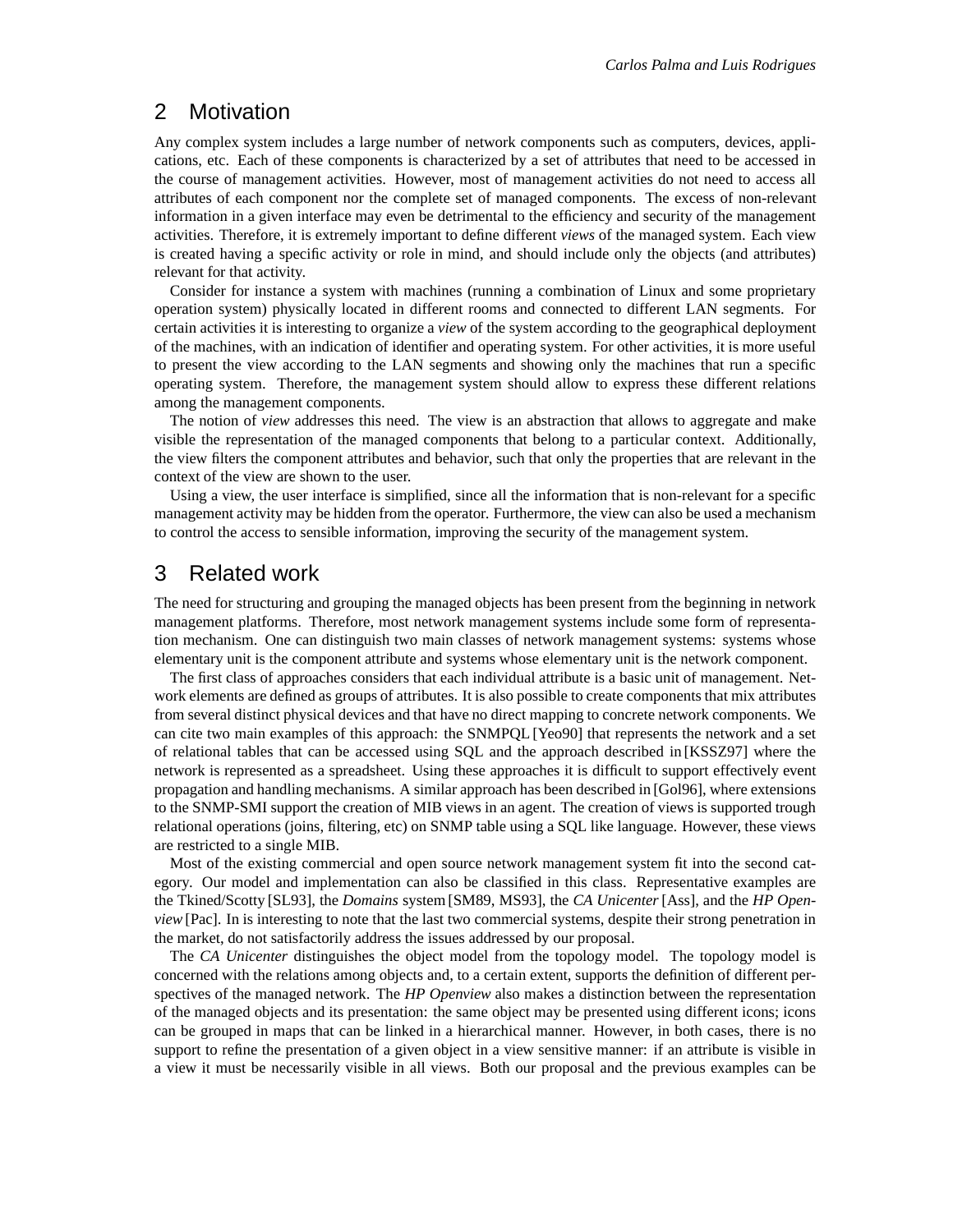considered as different application of the Model-View-Controller design pattern [BMHRS96] to network management tools.

# 4 Model

In this section we present a model for the implementation of the view abstraction. Our model intends to combine flexibility, in the sense that the same set of managed objects can be represented in many different views, with the consistency of information provided across views. For instance, if two operators are monitoring the same component using two distinct views and the component changes its status due to an action executed in the context on a view, this change of status should also be visible in the other views.

#### 4.1 Basic elements

The model proposed here uses a composition of the following basic elements: *core-elements*, *links*, *elements*, *groups*, *maps* (a map represents a management view), and *repositories*.

- A *core-element* represents a concrete managed object. Typically, it represents a network component (physical or logical) such as a node or a process. Each managed object is represented by a single core-element, no matter in how many maps it is included. The core-element component encapsulates the complete set of attributes and behavior of the managed object.
- An *element* represents a core-element in a specific map. Therefore, the element may restrict the number of attributes that are visible and the behavior of the managed object in the context of that map. Note that a single managed object, represented by a core-element, can be associated with multiple elements.
- A *link* represents a physical or logical connection among two managed objects in a given context. Therefore, a link connects elements or groups of the same map.
- A *group* aggregates elements and other groups allowing to hierarchically structure the map. The group can be used to merely aggregate elements that are logically related or to create a composite component from other components.
- A *map*, that represents a management view, is a set of groups, elements and links that together represent a concrete management context. It is possible to associate *global constraints* that restrict the type of information from the core-elements that can be visible in the map. Note that constraints cannot associated with groups.
- A *repository* is a persistent representation of the relevant state of the previous elements. The repository contains the characterization of a set of core-elements and the description of all the maps (with associated elements, links and groups).

#### 4.2 Attributes

Each element of our model is characterized by a set of *attributes* and *methods*, as described below.

- An *attribute* is a variable that represents a property of the managed object. Attributes are simply numbers or strings. The attributes can be used to store management information, parameters that define the way a component is tested and monitored, information required for network access, temporary data resulting from monitoring activities, etc. Some of the attributes can be used to uniquely identify the managed object, such as, for instance, a MAC address or a serial number.
- The *methods* define management activities (in our concrete implementation, a management script). These scripts can be executed periodically or only when explicitly invoked (when the attributes are accessed). The methods can be used to return values that are obtained by applying some function to a set of simpler attributes. The methods can also invoke some management protocol to interact with the concrete devices.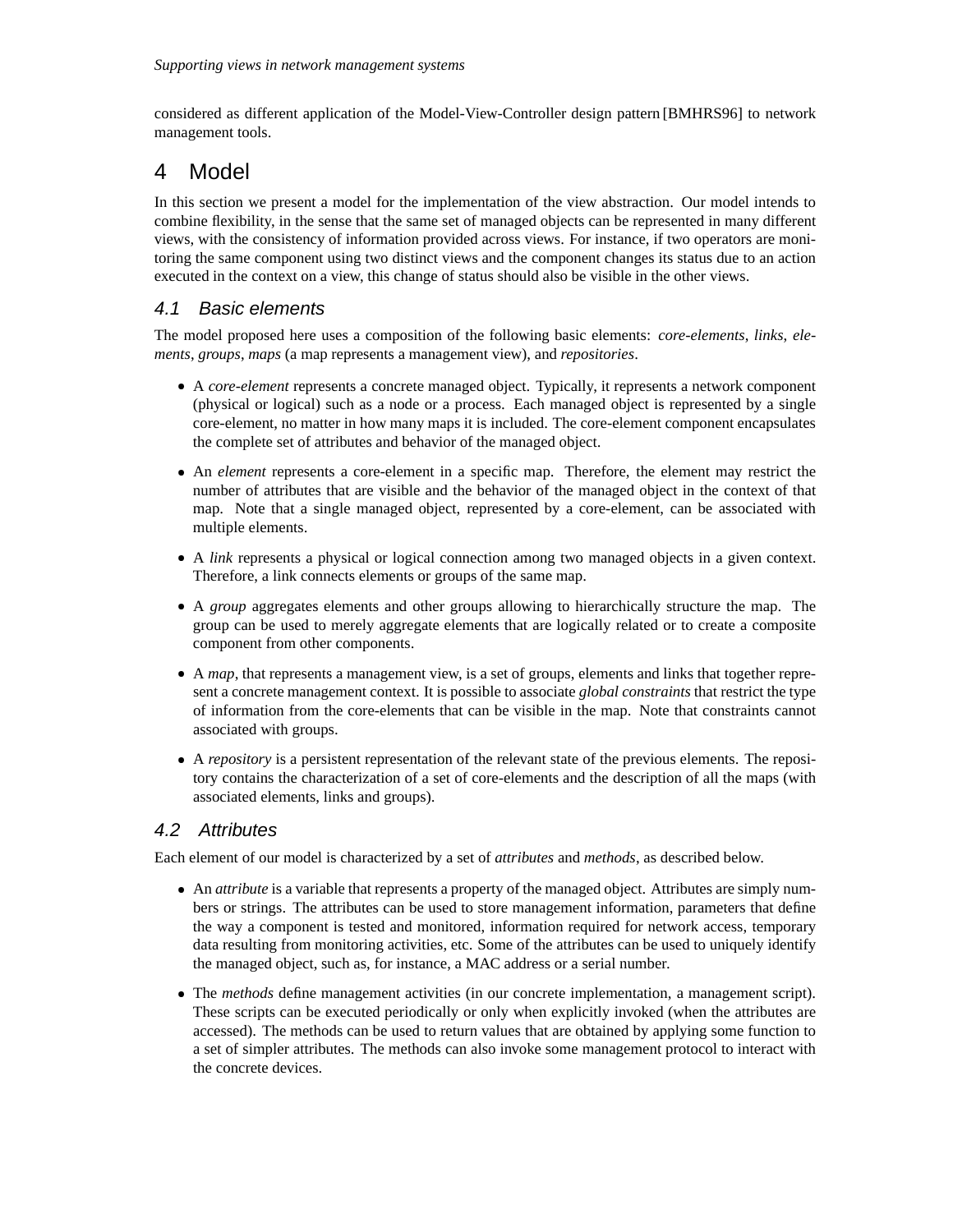

**Fig. 1:** Proposed object model

#### 4.3 Relationships

The basic entities of our model may have the following relationships, as illustrated in Figure 1.

- A core-element can have one or more attributes and methods. A core-element also maintains a reference to all of its elements. Therefore, the core-element is able to propagate an event created in the context of a given map to all maps to which it belongs.
- An element maintains a reference to the core-element it represents, a reference to the group in which it is contained and references to all its associated links. All the attributes that describe the state of the managed object are not maintained at the element level; they are always maintained at the level of core-elements to ensure the consistency of information to be provided across different views.

Note that not all core-element attributes are visible in every element, since each view defines constraints on the attributes that are visible through the elements of that view.

Remember also that each core-element can be identified by the value of some relevant attribute of the managed object that it represents (for instance, a serial number). This unique identifier will be visible in all maps in which the object is represented.

- A link can have one or more attributes and methods, and references to the elements that it connects.
- A group can have one or more attributes and methods. A group has a reference to the upper group (or to the map, if it is the root group) and a set of references to all groups, links and elements that it contains.
- Finally, a map can also have one or more attributes and methods and a reference to a root group.

#### 4.4 Constraints

By default, an element represents all attributes and methods of the associated core-element. However, our model foresees the possibility of defining restrictions to the set of attributes visible in a map by defining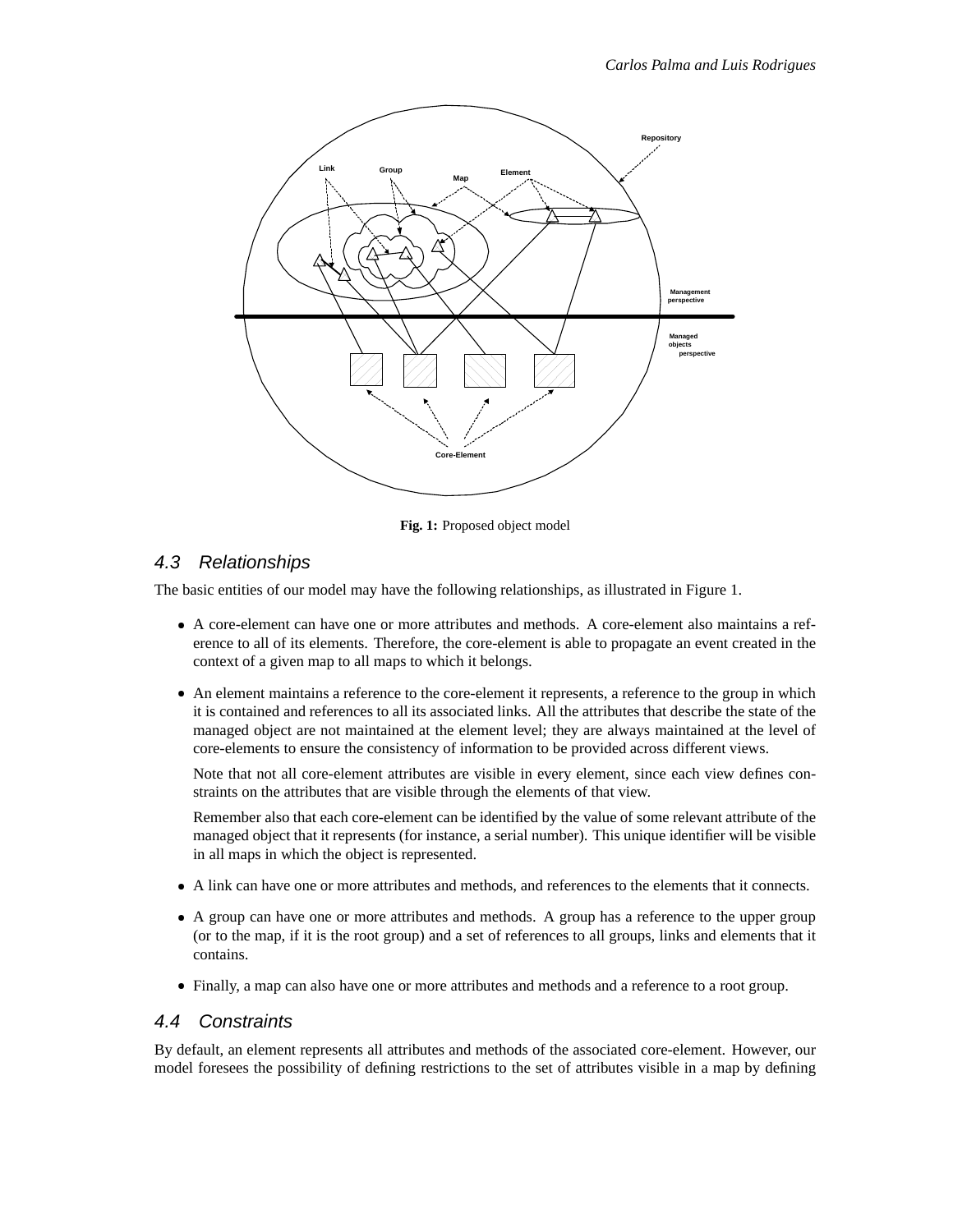

**Fig. 2:** Event propagation example

*constraints* at the map level. Constraints can also restrict the propagation of events. As we have noted previously, these constraints may simplify the management activities and improve the security of the management system.

#### 4.5 Filters

Filters are intended as a mechanism to automate and simplify the creation of maps. A *filter* is a constraint on the characteristics of the core-elements that may belong to a given map. After specifying a filter, one can request the creation of an *implicit map*, a map that contains all managed objects with the characteristics defined in the filter of the map. The map designer can later can aggregate the resulting elements in groups and link them in different ways. However, she is not allowed to create elements additional in an implicit map.

Therefore, the model support two different alternatives to create views: implicit maps, whose content is specified by the filter, and explicit maps, whose elements are added explicitly, one by one, by the view designer. Explicit maps give more configuration possibilities to the map designer but also require a greater deal of effort to define.

#### 4.6 Event model

In order to model the behavior of the components, our architecture defines an *event* processing and propagation model. Events are typed and can be propagated among the objects of active maps according to different policies. Event handlers can be defined at the level of individual components (core-elements, groups, elements, etc). Therefore, it is possible to have fine-grain control on how the events are processed at each level of the hierarchy.

There are two main classes of events: *internal* events and *external* events. Internal events are raised automatically when there is a change in any component of a repository, such as changes in attributes or addition/removal of elements. Internal events are not propagated and must be processed by the handler associated with the affected group. One of the main goals of using internal events is to trigger the execution of scripts that check the consistency of the components that belong to the repository. For instance, the event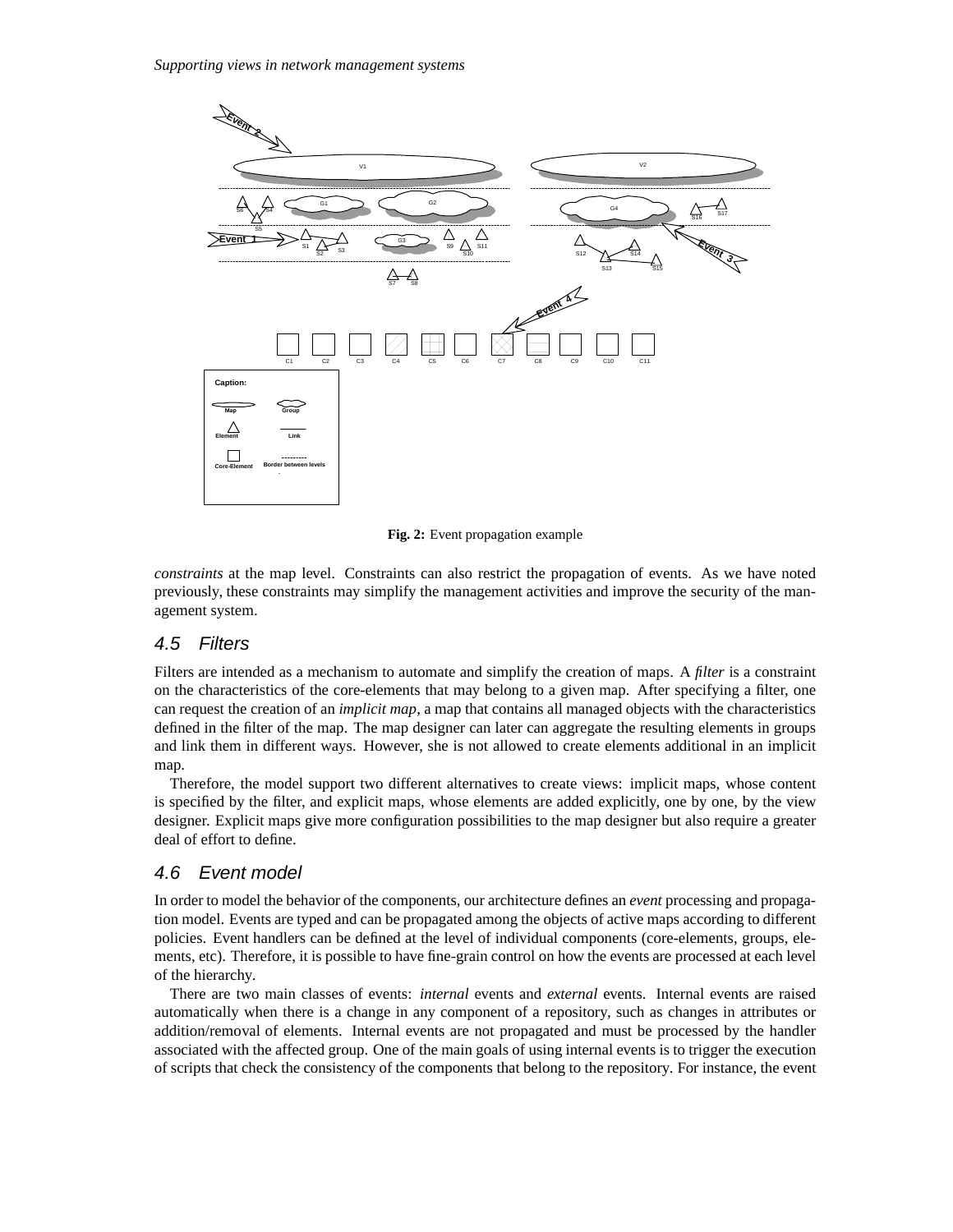that is triggered whenever a new element is inserted in a view, can be used to if it has the attributes required for that view.

External events reflect events associated with one or more managed objects. External events can be propagated within a map and across all maps of a repository. There are three sub-classes of external events that reflect different policies for event propagation, namely: *ascendant* events, *descendant* events, and *lateral* events.

Ascendant events are propagated upwards in the group hierarchy defined by the map in which they occur. At each hop, the reception of the event may trigger an appropriate handler. The handler may consume the event (which is not propagated further) or forward the event to the next level after processing. In any case, the propagation of an ascendant event terminates at the map element. Ascendent events can be used to specialize or generalize the processing of specific occurrences: the event can be processed by some specialized handler associated with the element or be propagated upwards and be processed by a global handler that handles all events generated by the lower layers.

Descendant events are similar to ascendant events except that they are propagated in the opposite direction, from the group in which the event was raised downwards until a core-element is reached. In the core-element, the descendant event can raise a set of ascendant events in all elements representing that coreelement in different maps. This mechanism eases the task of applying some script to all elements included in a given hierarchy. Additionally, this mechanism supports the propagation of events across maps.

Finally, lateral events are propagated across the links that connect the elements of a map. Since these links may form cycles, the event propagation is limited to a configured maximum number of hops. This mechanism can be used to correlate events. For instance, one can correlate the failure of a components to the failure of other objects connected to that component through the propagation of failure notifications through the established connections.

Figure 2 illustrates the event propagation policies defined in our event model.

The occurrence of Event 1 at the element *S*1 can result in the following sequence of events, depending on the event sub-class:

- If the event is *ascendant*, it will be handled at the level of the element S1, propagated to the group G1 and, possibly, further propagated and handled in the map V1. Note that for many events, a generic handler can be defined at the top level, in the map component. In such case the event is simply propagated to the root and processed there. However, the architecture supports the definition of more specific context-dependent handlers in the lower levels of the hierarchy.
- If the event is *descendant* it can be handled at the element S1 and later handled by the core-element C3. In the core-Element the event could be propagated to the remaining elements that represents that core-element.
- If the event is *lateral* with a maximum number of hops set to 1, it will be only propagated to the element *S*3.

Consider now the occurrence of a descendant event, Event 2, at the level of the map V1: the event will be propagated among elements belonging to map V1 including the core-elements that have elements in V1. Furthermore, the core-elements may raise an ascendant event that will be propagated to the elements in the map V2.

The proposed model for event propagation allows:

- to represent in a configurable and context-sensitive manner changes in the status of managed objects, in all active maps that include a element of that core-element (ascendant events).
- to actuate in a large set of items without explicitly naming all the targets (descendant events).
- to propagate the occurrence of events to all elements that are physically or logically connected (lateral events).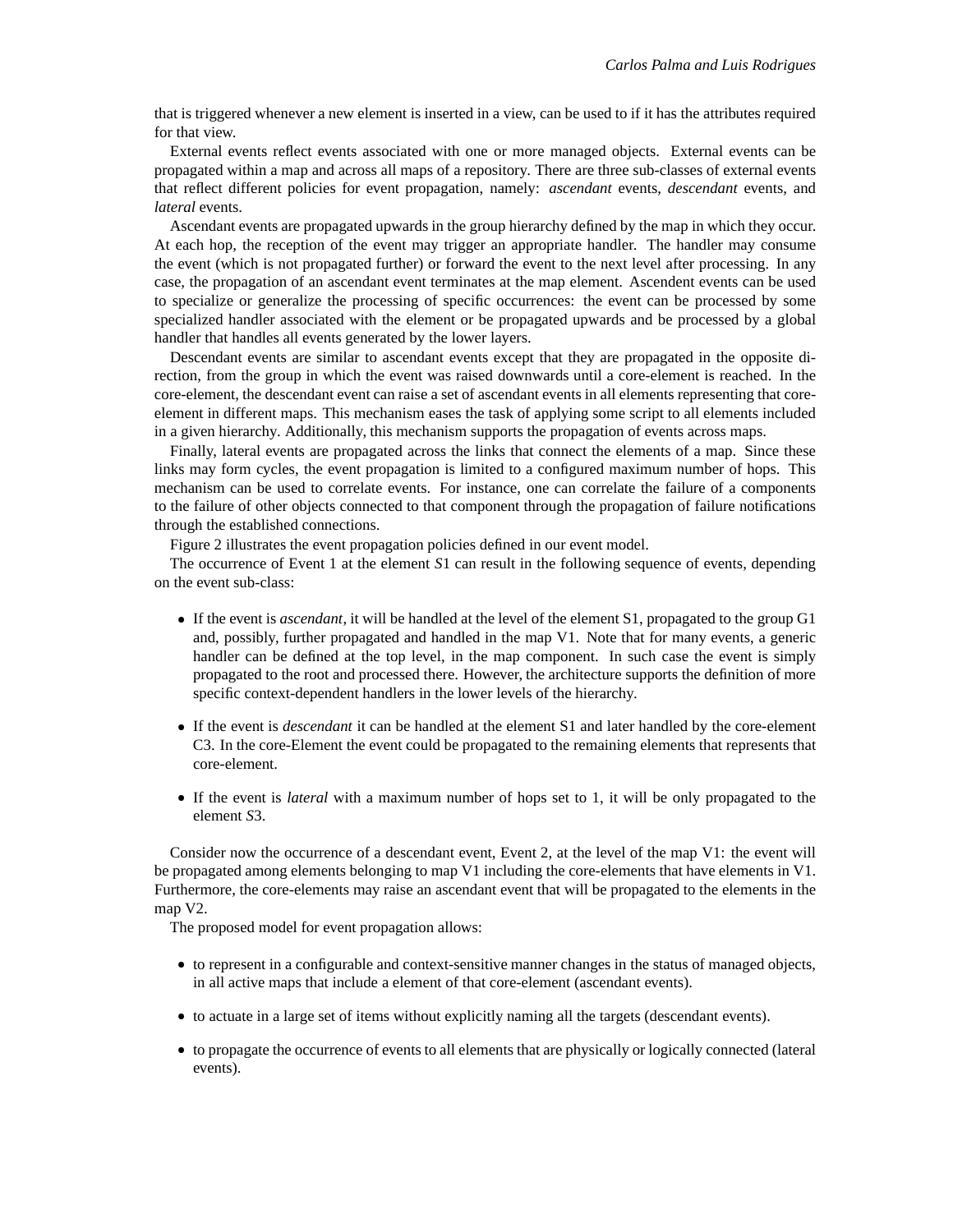

**Fig. 3:** Data model of Tnm::repo

Note that by defining a chain of events and handlers it is possible to model complex propagations of events as suggested in [OMKY97]. However, since our approach does not relies on defining a new language, propagation schemes based on the composition of the three basic modes have to be explicit coded in the handlers while the MODEL [OMKY97] allows these propagation policies to be expressed in a declarative fashion.

# 5 Implementation

In order to validate experimentally our model, we have implemented a prototype as a Tcl extension to the Tnm/Scotty platform [SL95, SL93]. The Scotty platform is a open source network management system that offers a Tcl interface. This system has a large user base since it provides an open and convenient platform for the development of customized network management solutions. The Scotty platform also includes a Tcl module, the  $\text{Trm}: \text{map } [\text{Sch}],$  that intends to support the representation of the managed system. We have opted to implement our model as an extension to the existing  $\text{Trm}$ :  $\text{Imap}$  module.

We have called our new Tcl module  $\text{Trm}:$  repo. The new module preserves the functionality supported by the original  $\text{Trm}$ :  $\text{map}$  module and implements a set of new functionality that support the model proposed in this paper, namely the support for definition of different maps and extended event propagation mechanisms. Figure 3 presents the data model of  $\text{Trm}:$  repo.

The advantages of implementing our model as an extension to the  $\text{Trm}: \text{map} \text{ are twofold}$ . To start with, it allows us to reuse much of the management scripts already available for the Tnm/Scotty platform. On the other hand, it promotes the dissemination and usage of our prototype by others. To be compliant with the terminology used in the implementation of  $Tnm$ :  $map$ , we have opted to maintain some of the terms used in the original implementation. Therefore, in the following text a *repository* is simply designated by the keyword repo, a *map* by the keyword map, a *core-element* by celem , a *element* by elem, a *group* by group and a *link* by link.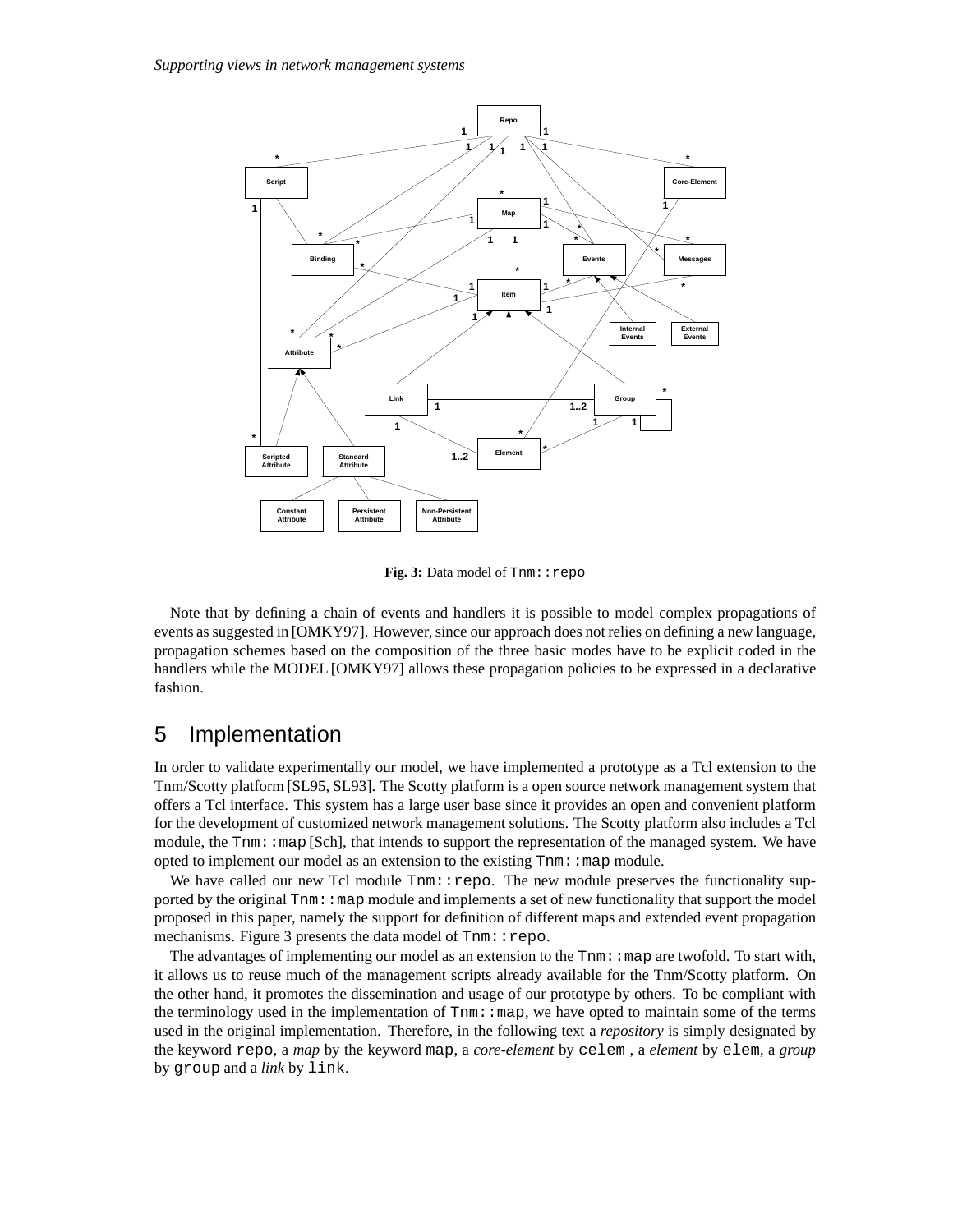The representation of any network is initiated with the creation of a repo object. The repo encapsulates all the celems, scripts and maps that are stored on that repository. Consider the following examples:

```
Example 1.
```

```
# Creating a repository
set repol [Tnm:: repo create -name repol]
# Creating Core-Elements
set pc001 [$repo1 create celem -name pc001]
set pr001 [$repo1 create celem -name pr001]
#defining attributes
$pc001 attribute set :MachineType "pc"
$pr001 attribute set :MachineType "printer"
# Creating a map explicitly
set map1 [$repo1 create map -name allpc]
set map2 [$repo1 create map -name allprinters]
# Creating an implicit map
set map3 [$repo1 create map -name allelements -filter [list :MachineType != ""]]
#Creating a script
#Note: the instruction "set function1 true" sets the return value of the script
set script1 [$repo1 create script -name function1 -script {
   if { "%T" == "repo" }{
       set function1 true
    } else {
        set function1 false
    }
}
#Managing attributes
$repo1 attribute set :Global:Test1 "test123"
set result [$repo1 attribute get :Global:Test1]
$repo1 attribute unset :Global:Test1
#defining a method
$repo1 attribute set :Global:Var1 -script $script1
#listing repo info
set myrepomaps [$repo1 info maps]
set myrepocoreelems [$repo1 info celems]
#removing the repository
$repo1 destroy
```
Each network component is represented in the management system by a single *core-element* (celem). This entity is responsible for storing all relevant information that describes the network component. On a celem object one can perform operations to: read and write its attributes, obtain information about the relevant relationships (which repositories and maps are associated with the celem, which are its elements, etc), as illustrated below:

| Example 2.                                  |
|---------------------------------------------|
| #Processing of attributes                   |
| \$pc001 attribute set : SysType == pc       |
| set result [\$pc001 attribute get :SysType] |
| \$pc001 attribute unset : Global: Test1     |

The definition of scripts at the level of the repository allows code to be reused in the handling of events and in the implementation of management tasks. The scripts are interpreted at run-time and can include wildcards (a '%' followed by another character) that are bound when the script is invoked. These wildcards permit to access run-time information such as: the token of the entity associated to the script (%H), type of entity associated with the script (%T), name of the attribute (%V), etc. For instance, in the script function1 of the previous example, the wildcard %T would be replaced in run-time by the value repo (and the script would return true).

Note that these scripts need to be explicitly invoked through the attribute to which they are bound. Is is also possible to execute scripts by defining event handlers, as it will be described below.

The map object supports operations such as the access to its attributes, creation of new elements (groups,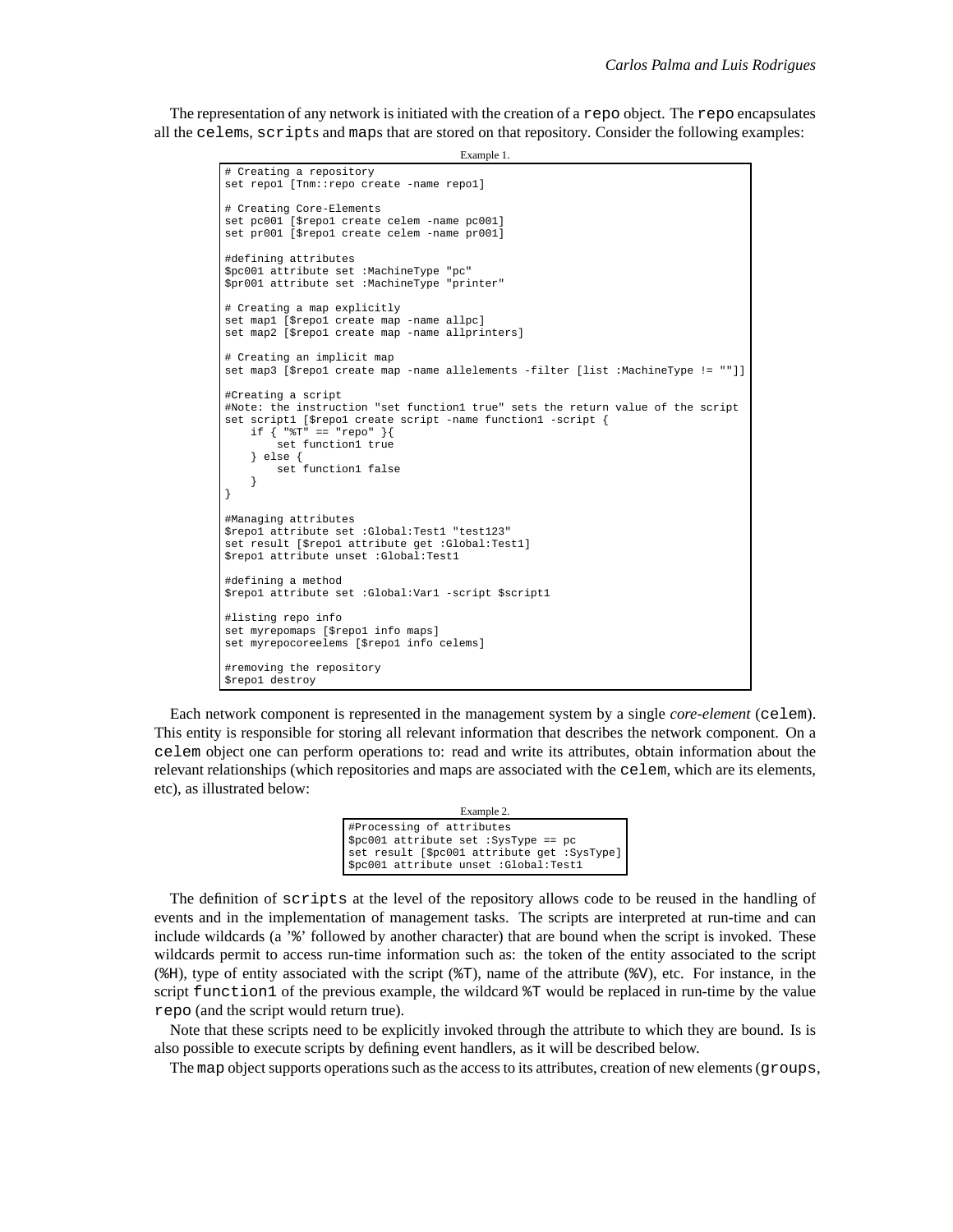elems and links), to list enclosed elements, etc:

| Example 3.                                                                                                                           |
|--------------------------------------------------------------------------------------------------------------------------------------|
| # Creating a Element<br>set elem001 [\$map1 create elem \$pc001 -name pc001]<br>set elem002 [\$map2 create elem \$pr001 -name pr001] |
| # Creating a group<br>set fl [\$mapl create group -name groupl]                                                                      |
| # Creating a link<br>set 11 [\$map1 create link -name link1]                                                                         |
| # Listing contents<br>set listelems [\$map1 info elems]                                                                              |
| # Removing a map<br>\$map1 destroy                                                                                                   |

Note that the explicit creation of new elements is only allowed in explicit maps. In the implicit maps elements are created automatically using the rules defined in the filter associated with the map. The view contents is updated when the view is created or when the update parameter is explicitly invoked.

As noted before, the set of attributes that are visible in a map is limited by a constraint that can be defined at the map level:

> Example 4. # Deny the access to the attributes of all elements in the map # whose name starts with ":Global:Private" \$map1 configure -constraints [list deny :Global:Private]

There is also a set of operations that can be performed on most items such as: reading and writing attributes, read information about the item relations (to which map they belong, etc). There are also some operations that are specific to each item. For instance, from the elements one can extract the core-element it represents; from a group we can obtain the parent group, etc. Some examples are given below:

```
Example 5
# Associate an item to a group
$item configure -group $gr1
# Get all elements in a group
set objs [$gr1 info members]
# Connect to items using a link
$lnk1 configure -src $item1 -dst $item2
# Get the endpoints of a link
set source item [$lnk1 cget -src]
set dest_item [$lnk1 cget -dst]
```
As we have noted before, a fundamental feature of our model is the support provided for event propagation. Events are managed in three distinct phases: definition of scripts, definition of event handlers (binding scripts to events) and raising of events. When an event handler is defined, a script is bound to the event tag; such script will be executed when the event reaches the object where the handler is defined. The occurrence of an event is triggered using the raise command. The following example shows how an event handler can be defined and triggered.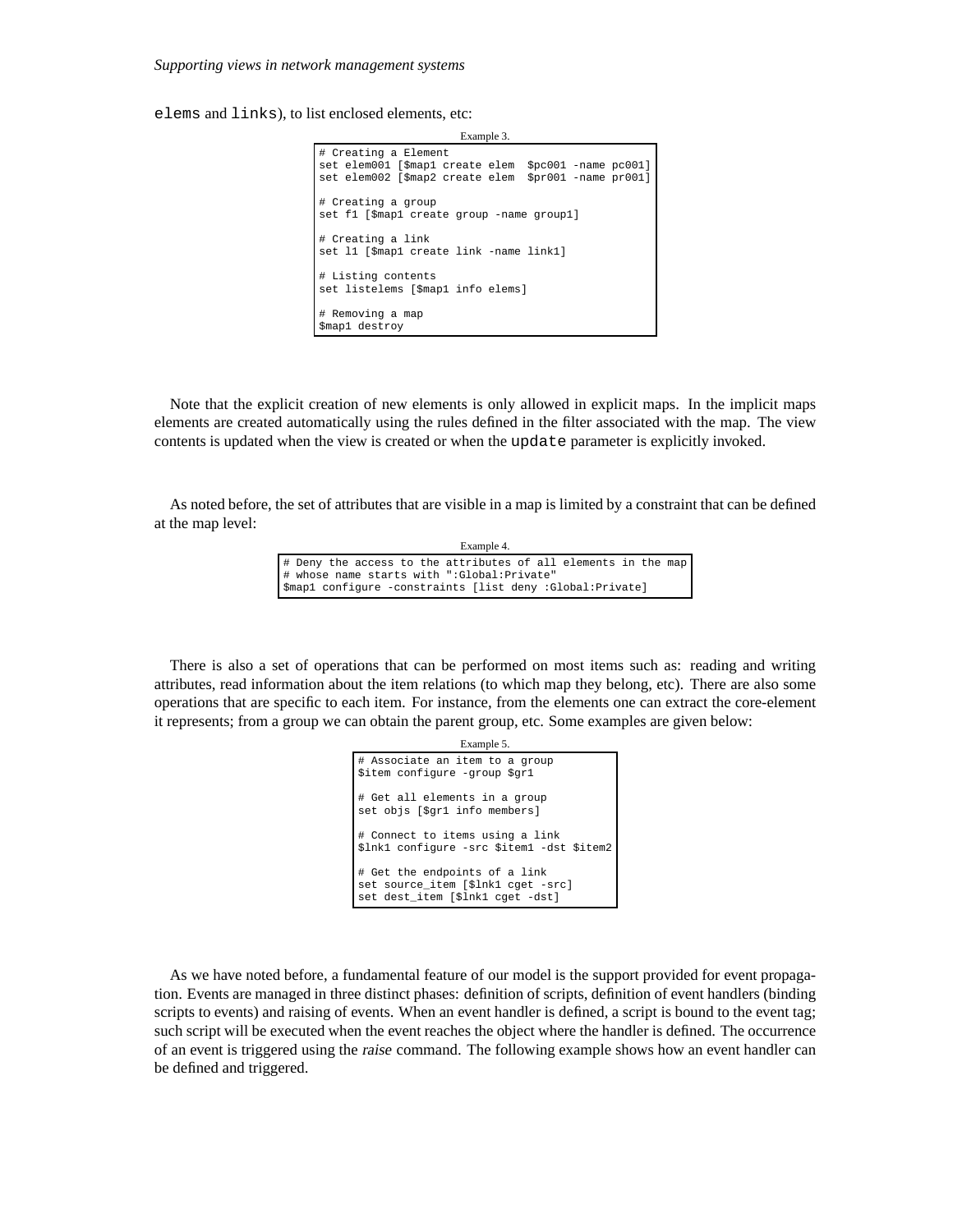```
Example 6
```

```
# Creating an script
set scr2 [$repol create script -name eventhandler1 -script
    if \{T = elem \} {
      %H attribute set:Global:Error True
    }
}
# Defining the handler for an event
$item1 bind :Events:Error1 -script $scr2 -up
# Raising an event
$item1 raise -up :Events:Error1
```
Note that only external events can be explicitly raised. Internal events, that are bound to well known predefined names, are raised automatically by the platform. For instance, the following command is invalid:



In order to validate our model, we have implemented a number of extensions to the  $\text{Trm}: \text{map package}$ , including: the introduction of the view component which offers the possibility of specifying constraints at the view level, the extension of the event propagation model, and the characterization of each entity through attributes and methods.

The resulting  $\text{Trm}:$  repo extension is independent of the actual method used to interact with the network components being managed. The integration of the  $\text{Trm}$ : repo with existing network management protocols is made at the level of script definition. At this level, all the available TCL extension for network management, such as those provided by *Scotty* (SNMP, ICMP) or by TCL (HTTP, *sockets*, etc) can be used. This separation of concerns simplifies the tasks of defining the maps in an abstract manner, independently from the concrete protocols used at the device level.

## 6 Evaluation

In order to evaluate the model proposed in this paper, we have applied the prototype to a concrete network. Additionally, we have compared the resulting management system with the systems obtained from the application of other alternative models, namely the Tnm::map and the *HP OpenView*, to the same network. A more detailed report of this experiment can be found in [Pal00].

The target network, depicted in Figure 4, was chosen to allow the definition of three different views of the same managed system: the view used by the managers of the *MS Windows* systems, the view o the *Unix* managers, and the view of the networking components managers. Each of these views includes different information about the target network. The view used by the managers of the *Windows* system must only have access to information about machines running this operating system. However, it should also have access to the location of these machines ins terms of LAN segments, default gateways, servers, etc. The view of the *Unix* managers is similar but covers machines running that specific OS and several particular attributes of this platform. The view of the networking infrastructure managers provides access to information about all inter-networking components (HUB, switches, routers, etc) but no specific information about how the OS of each machine is configured. Note that some components, such as the default gateways need to be included in more than one view, with different levels of detail.

The advantages of our model become more clear when we try to model the target network with the other platforms:

 In the *HP OpenView* the OpenView Topology manager may be used to group the information according to different views. However, there is no way to restrict the way the object attributes are seen in the different views. The OpenView Postmaster service can also be used to implement the event model. However, the only feature that can be specialized for each view is the color of the icons used to represent the objects. On the contrary, our model allows full specialization of event handling according to the view context.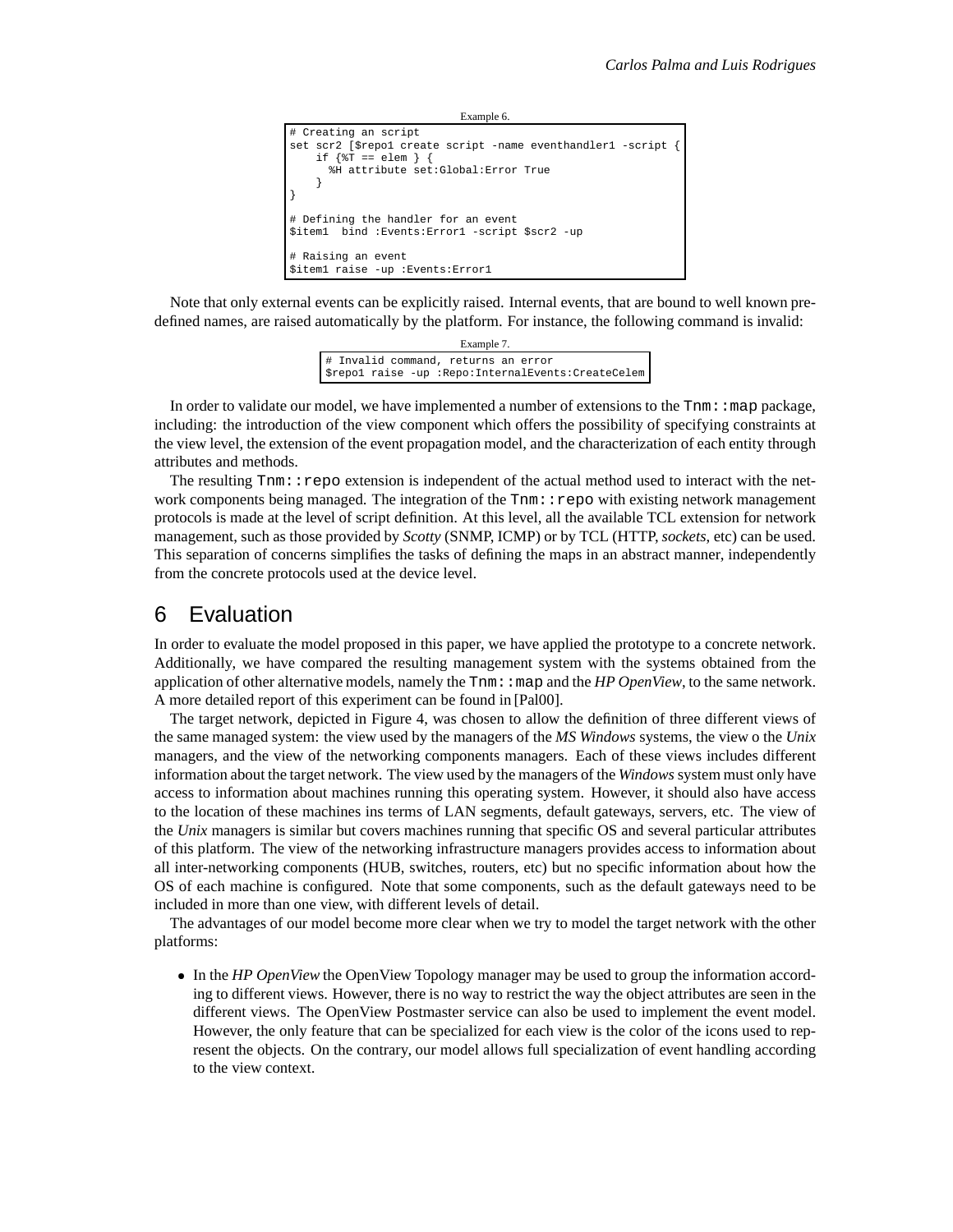*Supporting views in network management systems*



**Fig. 4:** Evaluation network

- In the Tnm: : map one can present different attributes of the same object in different maps through the creation of independent maps. However, when several maps are created, the consistency of the information provided to the users of different maps is no longer ensured. To enforce the desired level of consistency, the user must create complex scripts that explicitly update all maps whenever a change occurs in any of the maps.
- Naturally, our prototype did not suffer from these limitations. Using tmn:repo it was possible to model the three management views, with specialized constraints and event handling procedures, without compromising the consistency of the information provided regarding the same atributes in different views.

Since our prototype is based on the original  $\tan:map$ , we were able to measure the performance degradation resulting from the additional complexity required to support our abstractions[Pal00]. When doing comparative tests to measure the time needed to read or update an attribute of a single element of a map, we have observed that our implementation executes 6.5% less operations per minute than the original tmn:map. This overhead is due to the additional tests required to validate if the attribute is visible in that view. We believe that this performance degradation is perfectly acceptable when compared with the functionality gains supported by the model.

# 7 Conclusion

The evolution of the information systems, both in terms of size and heterogeneity, has created the need for management tools that, at the same time, allow to obtain a global perspective of the complete managed system but, on the other hand, allow to define selective views tailored to specific management tasks.

We have proposed and implement a new model that satisfies these new requirements. Although some of the aspects covered by our model have been addressed in an independent way in previous systems, our